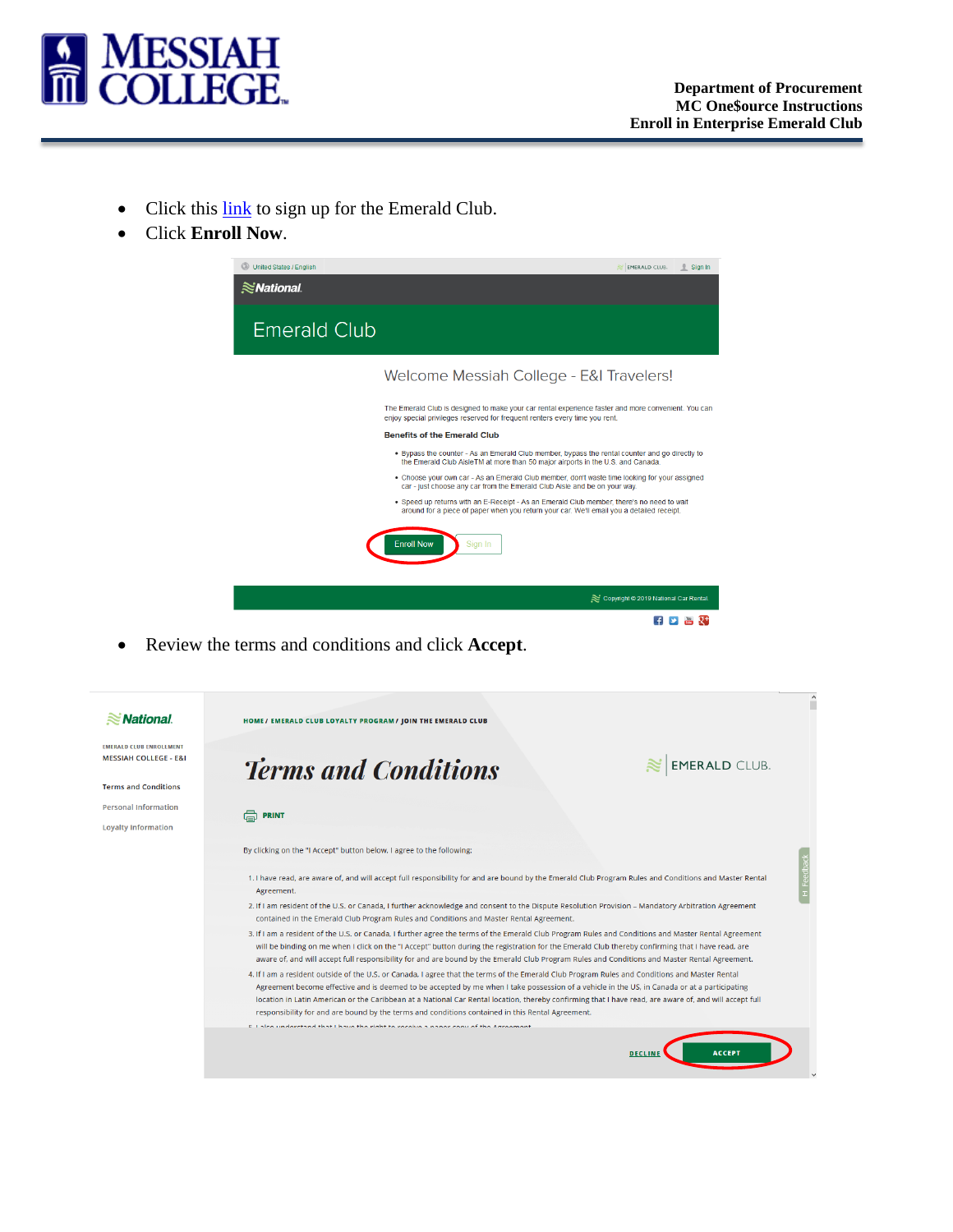• Enter **driver license number**, **last name**, **issuing country**, and **issuing authority** and click **Search**.

 $\overline{\phantom{a}}$ 

| $\approx$ National                                                 | HOME/ EMERALD CLUB LOYALTY PROGRAM/ JOIN THE EMERALD CLUB                                                    |                                           |  |  |
|--------------------------------------------------------------------|--------------------------------------------------------------------------------------------------------------|-------------------------------------------|--|--|
| <b>EMERALD CLUB ENROLLMENT</b><br><b>MESSIAH COLLEGE - E&amp;I</b> | <b>Personal Information</b>                                                                                  | <b>EMERALD CLUB.</b>                      |  |  |
| $\checkmark$ Terms and Conditions                                  |                                                                                                              |                                           |  |  |
| <b>Personal Information</b>                                        | Please fill out the following as it appears on the identification documentation that you are traveling with. |                                           |  |  |
| <b>Loyalty Information</b>                                         | Already a member? Sign In                                                                                    |                                           |  |  |
|                                                                    | Q DRIVER LOOKUP<br>Enter your driver's license information and last name to get started.                     | edba                                      |  |  |
|                                                                    | *Required to complete your enrollment                                                                        |                                           |  |  |
|                                                                    | <b>DRIVER LICENSE*</b>                                                                                       | <b>LAST NAME*</b>                         |  |  |
|                                                                    | Anderson<br>12345678                                                                                         |                                           |  |  |
|                                                                    | <b>ISSUING COUNTRY*</b><br><b>United States</b><br>$\checkmark$                                              | <b>ISSUING AUTHORITY*</b><br>Pennsylvania |  |  |
|                                                                    |                                                                                                              |                                           |  |  |
|                                                                    |                                                                                                              | <b>SEARCH</b><br>CANCEL                   |  |  |
|                                                                    |                                                                                                              | $\vee$                                    |  |  |

- Continue to enter **personal information** and click **Continue**.
- Create a **Username** and **Password** and click **Continue**.

| $\approx$ National                                                 | <b>Loyalty Information</b>                                                                                  |                              | $\approx$ EMERALD CLUB.   |            |
|--------------------------------------------------------------------|-------------------------------------------------------------------------------------------------------------|------------------------------|---------------------------|------------|
| <b>EMERALD CLUB ENROLLMENT</b><br><b>MESSIAH COLLEGE - E&amp;I</b> | <b>LOGIN &amp; PASSWORD</b>                                                                                 |                              |                           |            |
| $\checkmark$ Terms and Conditions                                  |                                                                                                             |                              |                           |            |
| $\checkmark$ Personal Information                                  | *Required to complete your enrollment                                                                       |                              |                           |            |
| <b>Loyalty Information</b>                                         | <b>Username</b>                                                                                             |                              |                           |            |
|                                                                    | Use your email address or choose another memorable username to use<br>next time you sign into your account. |                              |                           | H Feedback |
|                                                                    | <b>CHOOSE A SIGN IN*</b><br>anderson@messiah.edu                                                            |                              |                           |            |
|                                                                    | Password                                                                                                    |                              |                           |            |
|                                                                    | Create a password that is at least 8 characters in length, with at least 1<br>number, and 1 letter.         |                              |                           |            |
|                                                                    | PASSWORD*<br>                                                                                               | <b>CONFIRM PASSWORD*</b><br> |                           |            |
|                                                                    |                                                                                                             |                              | <b>CONTINUE</b><br>CANCEL |            |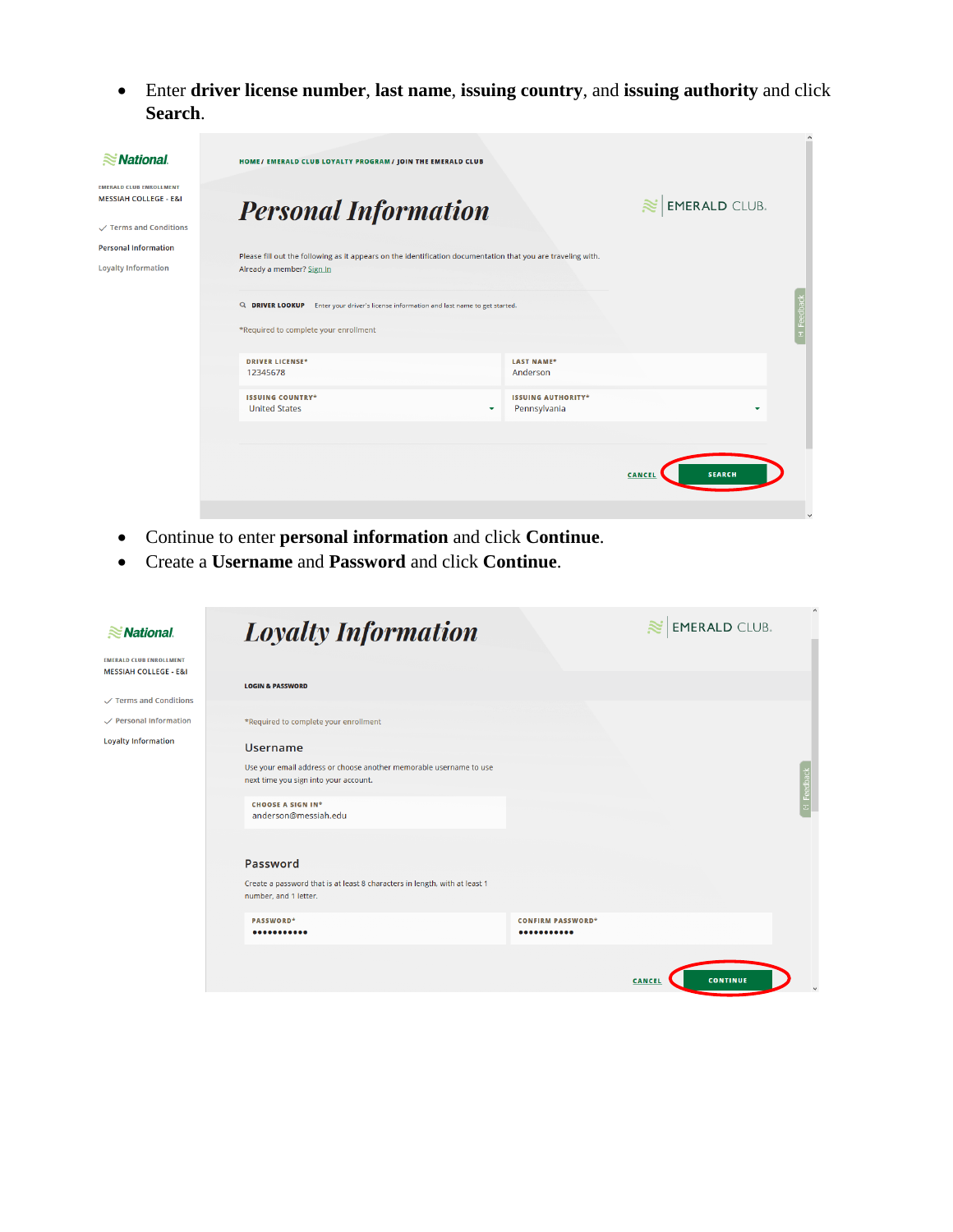• Click **Add Credit Card**.

| $\approx$ National.                                                | HOME/ EMERALD CLUB LOYALTY PROGRAM/ JOIN THE EMERALD CLUB                                                                                                                     |                |
|--------------------------------------------------------------------|-------------------------------------------------------------------------------------------------------------------------------------------------------------------------------|----------------|
| <b>EMERALD CLUB ENROLLMENT</b><br><b>MESSIAH COLLEGE - E&amp;I</b> | <b>EMERALD CLUB.</b><br><b>Loyalty Information</b>                                                                                                                            |                |
| $\checkmark$ Terms and Conditions                                  |                                                                                                                                                                               |                |
| $\checkmark$ Personal Information                                  |                                                                                                                                                                               |                |
| <b>Loyalty Information</b>                                         | <b>LOGIN &amp; PASSWORD Edit</b>                                                                                                                                              |                |
|                                                                    | <b>PAYMENT OPTIONS</b>                                                                                                                                                        |                |
|                                                                    | *Required to complete your enrollment                                                                                                                                         | -1 Feedbac     |
|                                                                    | Provide one or more payment methods to be used for all your rental charges. You'll be able to bypass the counter, and choose<br>any vehicle in the Aisle.                     |                |
|                                                                    | Note: National Car Rental does not accept debit cards at the time of rental. Saving debit card information in your profile may<br>cause your rental to be voided or canceled. |                |
|                                                                    | <b>ADD CREDIT CARD</b>                                                                                                                                                        |                |
|                                                                    | <b>CONTINUE</b><br>CANCEL                                                                                                                                                     |                |
|                                                                    |                                                                                                                                                                               | $\overline{a}$ |

• Enter College **Purchasing Card details** and click **Submit**.

|   | <b>Add payment</b>                           |   |                          |   |               |  |
|---|----------------------------------------------|---|--------------------------|---|---------------|--|
|   | <b>NAME ON CARD</b><br><b>DAISY ANDERSON</b> |   |                          |   |               |  |
|   | <b>CARD NUMBER</b><br>1234123412341234       |   |                          |   |               |  |
| n | <b>EXP. MONTH</b><br>Feb                     | ▼ | <b>EXP. YEAR</b><br>2020 | ▼ |               |  |
|   | <b>CARD SECURITY CODE</b><br>111             |   |                          |   |               |  |
|   |                                              |   |                          |   | <b>SUBMIT</b> |  |
|   | <b><i><u>CREDIT CARD</u></i></b>             |   |                          |   |               |  |

- Review and opt in or out of **communication preferences**.
- **PLEASE BE SURE TO OPT IN TO RECEIVING RENTAL RECEIPTS VIA EMAIL** in this section. Receipts will automatically be emailed to you making P-Card allocations easier.
- Click **Continue**.